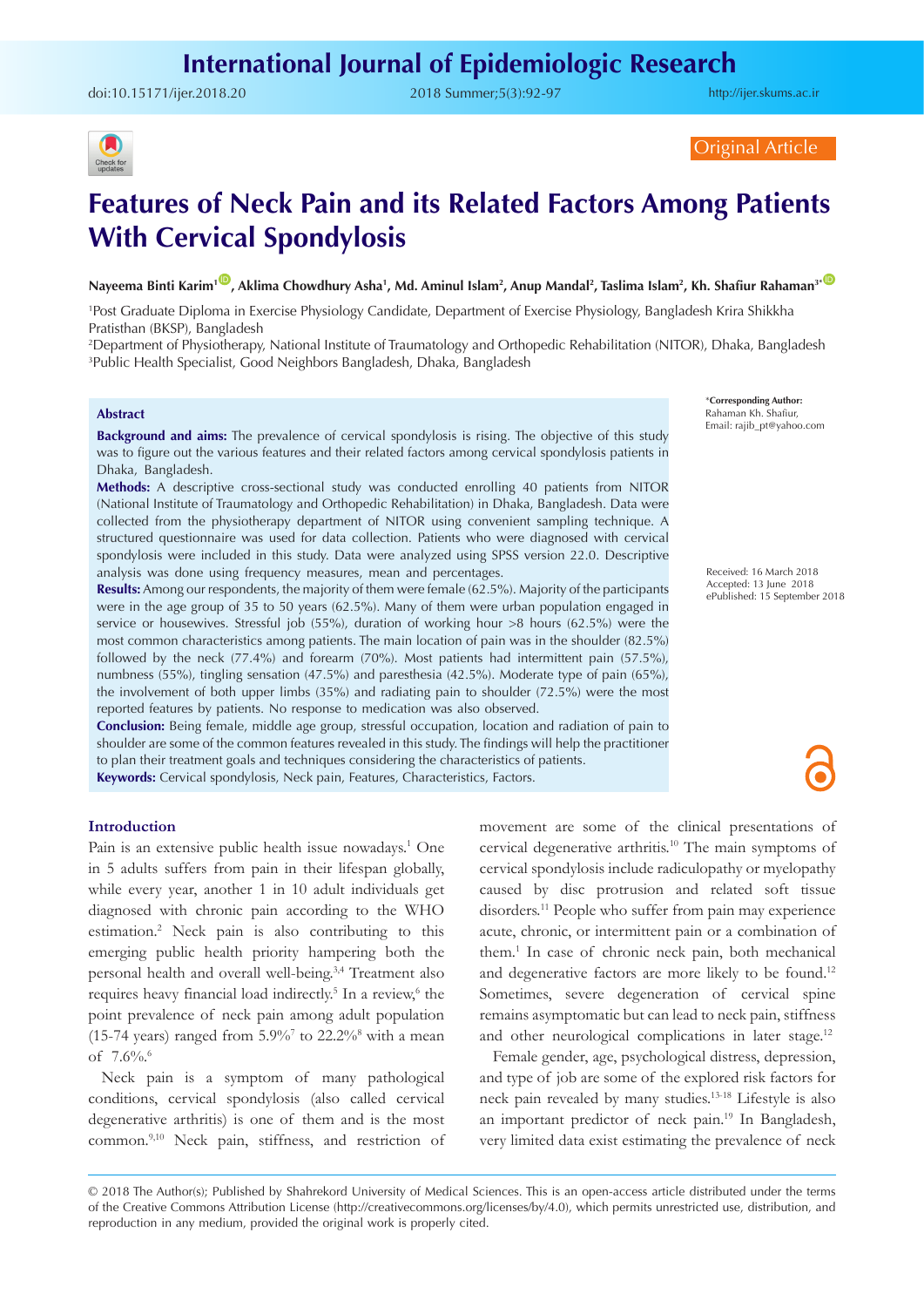pain or cervical spondylosis among adults; however, one study conducted among coolies in Bangladesh found a high prevalence of cervical spondylosis (51.3%).<sup>20</sup> The growing prevalence of cervical spondylosis worldwide, demands proper attention and appropriate intervention to be put in place. It is also important to discover the categories of neck pain and their associated factors among patients with cervical spondylosis to deliver a right form of the treatment protocol. Considering the high impact of neck pain commonly caused by cervical spondylosis on public health, this study was conducted with the objective to determine the various features of neck pain and their related factors among cervical spondylosis patients attended for treatment in a superspecialized hospital in Dhaka, Bangladesh.

### **Methods**

A descriptive cross-sectional study was conducted recruiting suitable patients from the physiotherapy department of NITOR (National Institute of Traumatology and Orthopedic Rehabilitation), Dhaka, Bangladesh. NITOR is a super-specialized tertiary care hospital in Bangladesh providing outpatients and inpatients services for serious trauma and orthopedic disorders. In this study, our target population was cervical spondylosis patients who were diagnosed previously by orthopedic consultants at NITOR and came for followup treatment. The study was conducted during October to November 2016. Participants were selected from the department of physiotherapy using convenient sampling technique. A total of 40 participants were selected based on the following criteria: (1) patients with neck pain diagnosed as cervical spondylosis, (2) both male and females were included and (3) patients without any age specification. On the other hand, patients with non-specific neck pain, cervical spondylosis with other abnormal pathological condition and patients with unwillingness to participate were excluded from this study.

#### Data Collection and Analysis

Data was collected through face to face interview. Patients were interviewed soon after they have finished their physiotherapy session on that day. Data were collected by trained personnel in this field. A structured questionnaire was prepared for collecting the data. The questionnaire had 4 sections which included (*i*) socio-demographic section, (*ii*) pattern of physical activity, (*iii*) posture of the patient and (*iv*) disease-related information (nature, duration, the severity of pain etc.). The severity of pain was assessed using 10 points numerical pain rating (NPR) scale which is widely used to measure the intensity of chronic pain. The questionnaire was pre-tested and

necessary modifications were made before the final data collection. After data collection, data were checked for any error or missing data; then the data were entered into SPSS (Statistical Package for Social Sciences) version 22.0. Continuous data were expressed as mean ± standard deviation (SD) and categorical data were expressed as percentages (numbers). Results were shown in graphical and tabular form after descriptive analysis of the data.

## **Results**

#### Socio-demographic Details

In total, 40 patients were enrolled in this study based on defined inclusion criteria and availability of patients during the study period. The mean  $\pm$  SD age of our patients was  $47.08 \pm 9.58$  with a range of 24 to 62 years. Most of our participants belonged to the age group of 35 to 50 years ( $n = 25$ , 62.5%). Majority of our participants in this study were female  $(n=25, 62.5%)$  while only 15 of them were male. We have asked our participants about their educational qualification. Most of them were graduates or had higher educational levels ( $n=14$ , 35%) followed by only primary (Grade 5) level  $(n=12, 30\%)$ . More than 65% of the patients were urban inhabitants  $(n=27, 67.5%)$ . Most of our participants were service holders ( $n=17$ , 42.5%) followed by housewives ( $n=14$ , 35%). Very few of them were retired (Table 1).

#### History of Physical Activity and Trauma

Most of our participants in this study have reported that they work more than 8 hours a day  $(n=25, 62.5\%)$ . Majority of them also reported being engaged in a stressful

|  |  |  |  | <b>Table 1.</b> Socio-demographic Characteristics of Patients ( $n = 40$ ) |
|--|--|--|--|----------------------------------------------------------------------------|
|--|--|--|--|----------------------------------------------------------------------------|

| <b>Characteristics</b>                                                                                                         | <b>Number</b>                             | $\frac{0}{0}$                          |
|--------------------------------------------------------------------------------------------------------------------------------|-------------------------------------------|----------------------------------------|
| Age group (y)<br>$20 - 35$<br>36-50<br>$51 - 65$                                                                               | $\overline{4}$<br>25<br>11                | 10<br>62.5<br>27.5                     |
| Gender<br>Male<br>Female                                                                                                       | 15<br>25                                  | 37.5<br>62.5                           |
| Education<br>Primary (Grade 5)<br>Secondary (Grade 10)<br>Higher Secondary (Grade 12)<br>Graduate or above (Bachelors/Masters) | 12<br>6<br>8<br>14                        | 30<br>15<br>20<br>35                   |
| Habitat<br>Urban<br>Rural                                                                                                      | 27<br>13                                  | 67.5<br>32.5                           |
| Occupation<br>Service holder<br>Farmer<br>Housewife<br>Day laborer<br><b>Businessman</b><br>Retired                            | 17<br>1<br>14<br>3<br>3<br>$\overline{2}$ | 42.5<br>2.5<br>35<br>7.5<br>7.5<br>5.0 |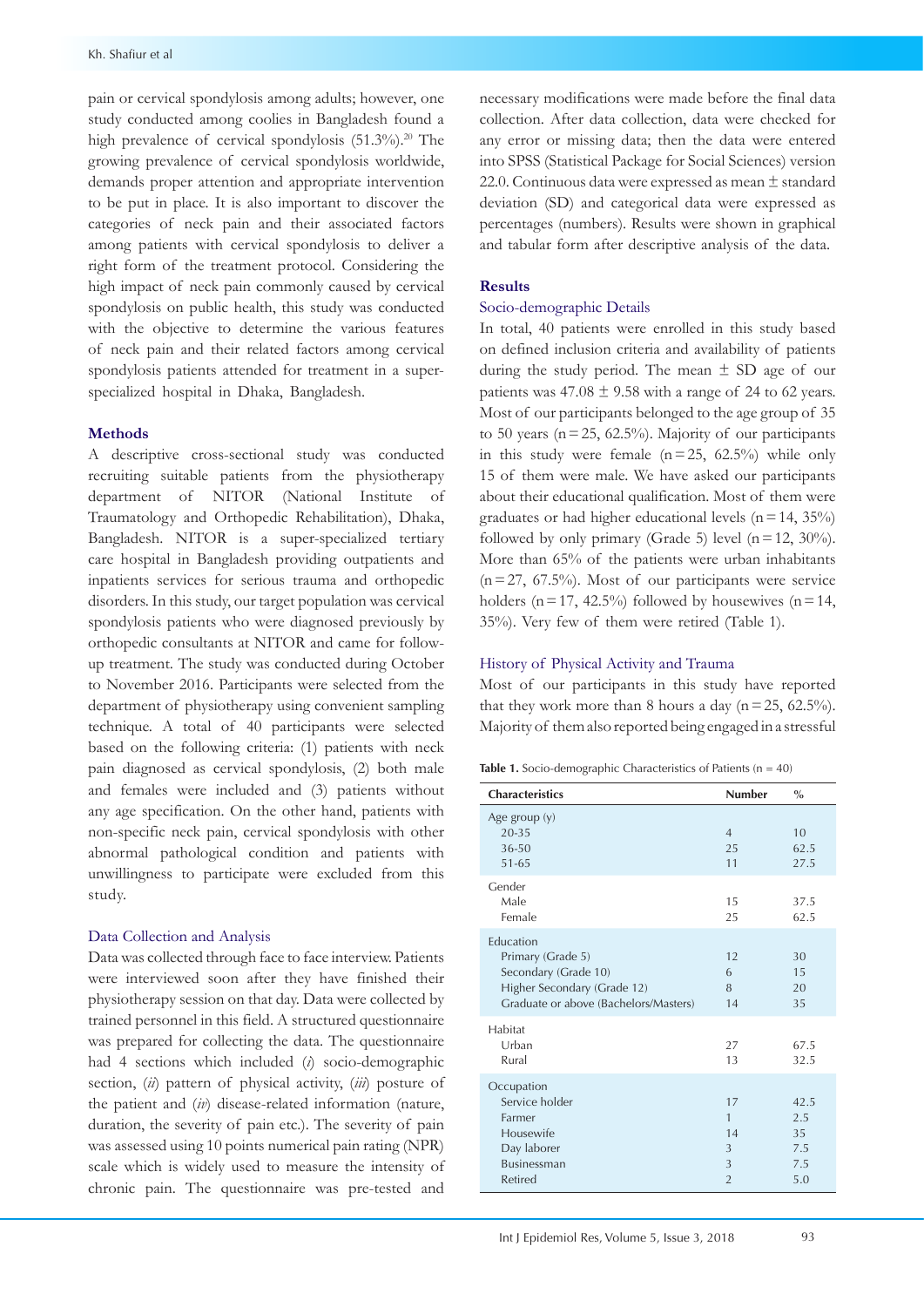job (both physically and mentally) ( $n=22$ , 55%). Eighty percent of the patients replied that they do certain sort of physical activity in a day  $(n=32)$ . Majority of them did not have any history of previous trauma ( $n=37$ , 92.5%). Among them, no one ever had any history of surgery in the cervical spine (Table 2).

#### Posture

Only 25% of the patients had good posture while sitting  $(n=10)$ ; the majority of them had fair posture in sitting position ( $n=18, 45\%$ ). Most of the patient have reported that they use one pillow during sleep ( $n=26$ , 65%) while only 11 patients reported that they use two pillows during sleep ( $n = 27.5\%$ ). Most of our participants said that they use a hard mattress during sleep ( $n=26$ , 65%), while few of them use firm or soft mattresses ( $n=7, 17.5$ ) (Table 3).

#### Disease-related characteristics

We have asked our participants about the location of pain. Majority of our participants have reported that they felt pain in shoulder  $(n=33, 82.5%)$  followed by neck  $(n=31, 77.4\%)$  and forearm  $(n=28, 70\%)$  (Figure 1). Regarding the nature of pain, most of our participants in this study had intermittent pain  $(n=23, 57.5\%),$ 

Table 2. History of Physical Activity and Trauma (n = 40)

| <b>Characteristics</b>                                | <b>Number</b> | $\frac{0}{0}$ |
|-------------------------------------------------------|---------------|---------------|
| Working hour in a day<br>$\leq$ 8 hours<br>$>8$ hours | 15<br>25      | 37.5<br>62.5  |
| Job environment<br>Stressful<br>Healthy               | 22<br>18      | 55<br>45      |
| Physical activity<br>Yes<br>No                        | 32<br>8       | 80<br>20      |
| Previous trauma<br>Yes<br>No                          | 3<br>37       | 7.5<br>92.5   |

|  | Table 3. Posture and Sleeping Pattern $(n = 40)$ |  |  |  |
|--|--------------------------------------------------|--|--|--|
|--|--------------------------------------------------|--|--|--|

| <b>Characteristics</b> | <b>Number</b> | $\frac{0}{0}$ |
|------------------------|---------------|---------------|
| Sitting posture        |               |               |
| Good                   | 10            | 25            |
| Fair                   | 18            | 45            |
| Poor                   | 12            | 30            |
| Use of pillow          |               |               |
| None                   | 3             | 7.5           |
| One                    | 26            | 65            |
| Two                    | 11            | 27.5          |
| Type of mattress       |               |               |
| Hard                   | 26            | 65            |
| Firm                   | 7             | 17.5          |
| Soft                   | 7             | 17.5          |

numbness  $(n=22, 55%)$ , tingling sensation  $(n=19, 59%)$ 47.5%) and paresthesia ( $n=17$ , 42.5%) (Figure 2). Most of our participants have been suffering from pain for more than 6 months to 1 year ( $n=22$ , 55%); but many of them also have been suffering from pain for more than a year ( $n=13$ , 32.5%). Regarding the severity of pain, the majority of them replied that they had the moderate type of pain according to the NPR scale  $(n=26, 65\%)$ . An equal number of participants have reported that their pain was in either left or right limb ( $n=10$ , 25%) while the majority of them reported that both limbs were involved  $(n=14, 35%)$ . Most of our patients had radiation of pain in their shoulder ( $n=29, 72.5%$ ) followed by neck ( $n=27$ , 67.5%), forearm ( $n = 23$ , 57.5%) and hand ( $n = 22$ , 55%). Majority of our participants replied that their pain was aggravated by flexion movement  $(n=25, 62.5%)$ followed by rotation ( $n=18$ , 45%) of the neck. Pain was aggravated by extension in 42.5% of the patients. Rest relieves the pain according to 85% of the participants  $(n=34)$ . No response to medication was reported by the majority of the participants  $(n=21, 52.5\%)$ .

#### **Discussion**

Neck pain, commonly caused by cervical spondylosis is seen frequently in certain age groups. The psychosocial, physical and economic impact of such problem is yet to be revealed. Before any medical intervention, it is



**Figure 1.** Distribution of Participants According to the Location of Pain



**Figure 2.** Distribution of Patients According to the Nature of Pain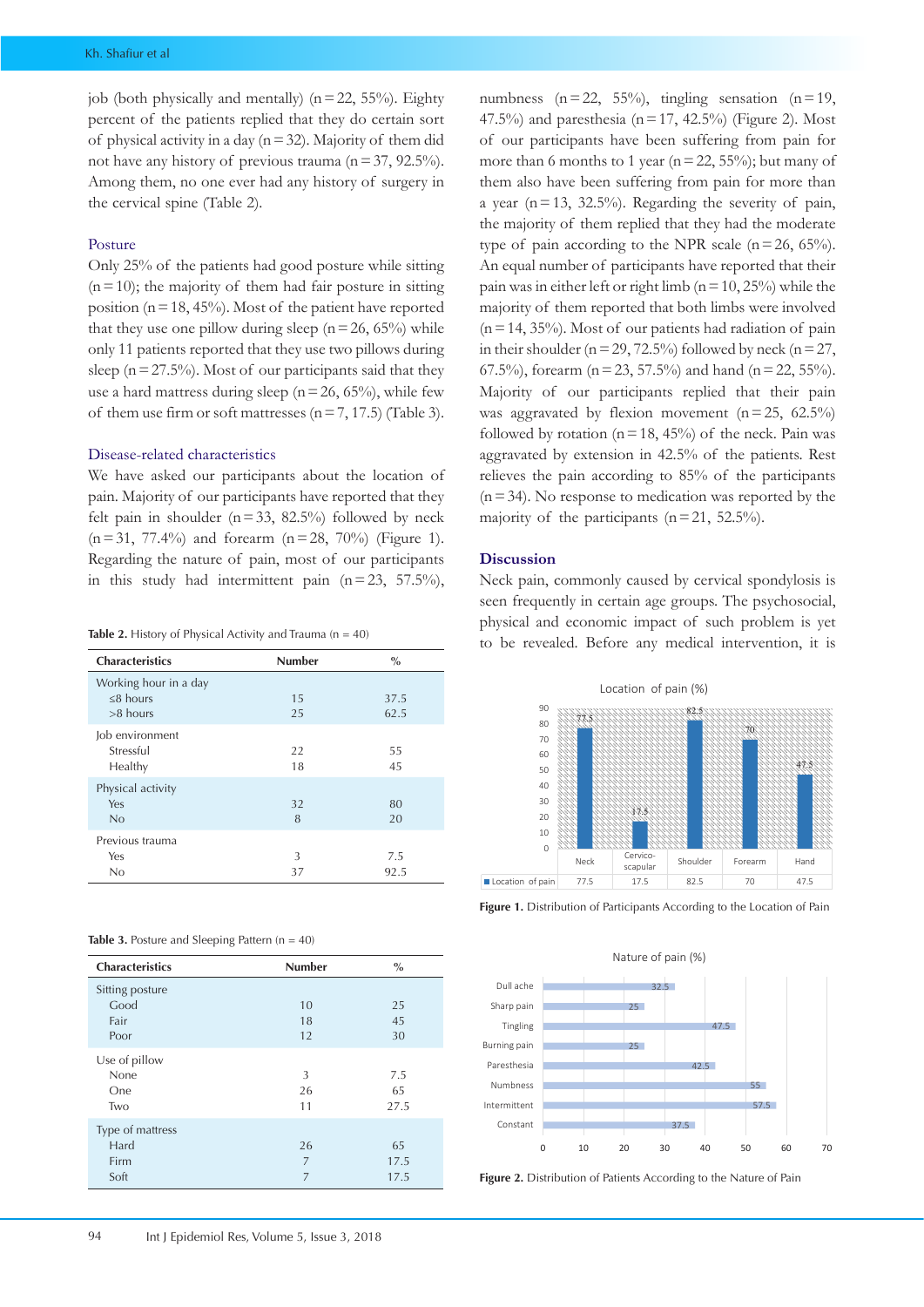always important to confirm the diagnosis by examining clinically. Features of a disease help the practitioners to select the appropriate treatment method. However, features of pain vary even among patients with a similar diagnosis or different geography. This study has helped in figuring out different features of cervical spondylosis that patients usually present with during their visit to the medical facility.

In this study, we have found that most of our participants suffering from cervical spondylosis were females. Higher prevalence of cervical spondylosis among females was also reported in many other studies.6,21-23 Most of our patients in this research were in the age group of 36 to 50 years. Our study shows similarity with other studies where most of the patients were in the similar range of age suffering from neck pain.10,17,20,21 Most of our patients were urban inhabitants (67.5%). Some other studies have also reported that the prevalence of neck pain was higher among urban population compared to the rural population.24

In this study, the majority of our participants were engaged in service (government and private) (42.5%) followed by housewives (35%) as their main occupation. Another study in Bangladesh conducted by Shakoor et al had the similar results where most of their respondents were white-collar workers; housewives were second in the list.<sup>10</sup> Many of our participants have replied that they are exposed to the stressful occupation. The result showed similarity with the previous study which emphasized that stressful job (physically or mentally) acts as a major risk factor for cervicobracialgia.25 A study conducted by Mahbub et al among coolies in Bangladesh, found a significant association between duration of the work and prevalence of cervical spondylosis. Coolies who had worked for more than 10 to 15 years, had higher rates of cervical spondylosis.20 In this study, we have found that majority of our cervical spondylosis patients reported that their duration of working hour is more than 8 hours per day. Duration of workload might have an impact on the incidence of cervical spondylosis.

Certain risk factors for neck pain include whiplash injuries, sports injuries, and trauma. In our study, very few participants (7.5%) reported having any previous injuries in the neck. The reason could be the small sample size that failed to show the higher percentage. Though, studies have revealed that previous neck trauma contributes to the risk of developing neck pain at a later stage.26 The type of pillow used during sleep and poor posture was the major predisposing factor for neck pain in the undergraduates of Nigerian University.<sup>27</sup> In this particular study, the prevalence of poor and fair sitting posture was higher than good posture. Though a majority of patients reported that they use one pillow, the type of pillow was not revealed in this study.

The duration of pain among most of our patients (55%) was more than 6 months to 1 year. Experts suggest that pain and symptoms following chronic pain are a subjective experience; patient's symptoms might be influenced or they may tend to hide the actual status of their pain in order to gain more attention from the physiotherapist.28

Intermittent pain was the complaint of the majority of the patients in this study which was followed by numbness. Evidence shows that the intermittent neck pain is the most common symptom found in clinical practice.29 Our findings showed that shoulder (82.5%) followed by the neck  $(77.5\%)$  and forearm  $(70\%)$  were the common locations of pain for cervical spondylosis patients. This finding was in accordance with other similar studies where cervical spondylosis found to be the most common cause of neck pain.10,21,25,30Another study in Bangladesh found that prevalence of symptoms was higher in hands/fingers among patients with cervical spondylosis.<sup>20</sup> In our study, we have also observed the involvement of right/left limbs or both among the patients.

In our study, the majority of our patients (65%) reported the severity of their pain as moderate (NPR 6-8). This finding supports the results of a previous study conducted in Canada.<sup>31</sup> Evidence also suggests that cervicobrachialgia is associated with radiculopathy.<sup>23</sup> In our study, participants also reported having radiating pain. The radiation of pain was reported commonly in the shoulder, around the neck and forearm by most of the patients. Another study also found the association between neck pain and numbness in arm, forearm and hands.<sup>21,30</sup> In this research, many patients reported that their pain was aggravated after flexion movement. Higher prevalence of neck pain was also observed in forward bending of the neck in a previous study.<sup>32</sup> Our study found that the response to medication was very poor among patients. Evidence suggests that treatments like spinal manipulation and physiotherapy work better than the other forms of conservative treatments in patients with neck pain (e.g. nonsteroidal anti-inflammatory drugs [NSAIDs], muscle relaxants).<sup>21,33</sup>

The main limitations of this study were that we have conducted only descriptive type of analysis, therefore, we failed to show any analytical details between different variables. Another limitation was the small sample size and the duration of study. Furthermore, we did not have any control group in this study; if we could include a control group, we could compare our results with them. Some information was recorded just by asking the patients (duration of working hour, job stress, age and etc). That information is not verifiable. Another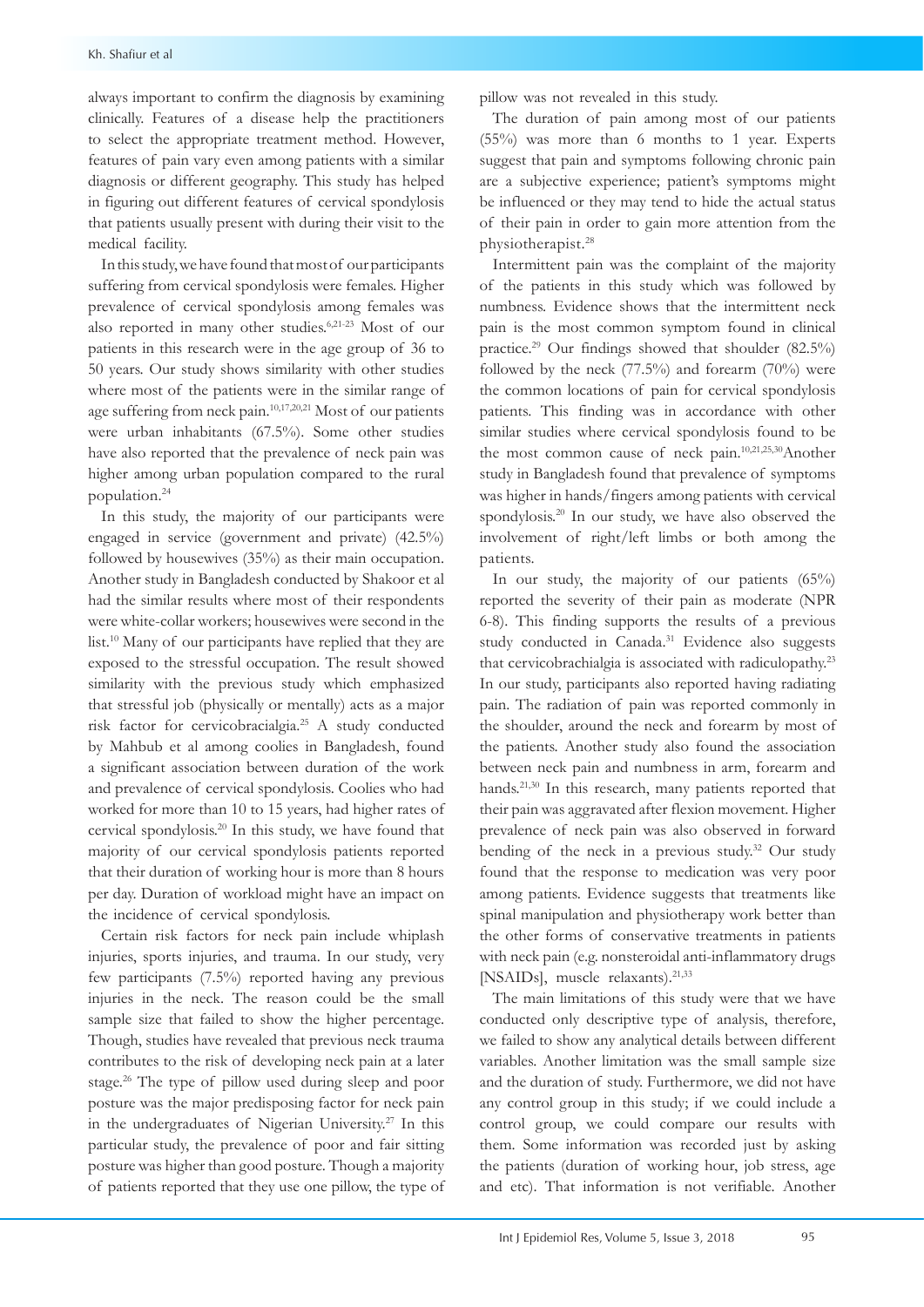limitation was the study design (a cross-sectional study). It is difficult to establish the causal relationship with such study design. As data is also limited in this research domain, it was difficult to compare our result particularly in similar context.

#### **Conclusion**

Cervical spondylosis has a growing prevalence in our population with high public health priority. Females were affected more than males and urban inhabitants were more affected than rural ones by cervical spondylosis. Middle age group was the most vulnerable to this disease, though it affects at any age. Occupation (as service and housewives), longer duration of working hour in a day and stressful job are some of the common characteristics found among the patients. Most patients were suffering from the moderate type of pain involving both upper limbs. The most common locations of the pain include shoulder, neck, and forearm. Response to medication was not observed in many of the cases. Therefore, further research comprised of large sample size and a control group can retrieve different results. Findings in this study can help practitioners to set the appropriate treatment goals and techniques considering the factors revealed.

#### **Ethical Approval**

The study was approved by the ethical committee of the department of physiotherapy at NITOR. A written consent was obtained prior to the data collection from the authority of the corresponding department at NITOR. Verbal consent was obtained from the patients before collecting the data. Patients were briefed about the objective of the study to ensure their participation. All the data were kept confidential; codes were used instead of patient's identity or name on the questionnaire.

#### **Conflict of Interest Disclosures**

None.

### **References**

- 1. Goldberg DS, McGee SJ. Pain as a global public health priority. BMC Public Health. 2011;11:770. doi: 10.1186/1471-2458- 11-770.
- 2. International Association for the Study of Pain: Unrelieved pain is a major global healthcare problem. [http://www.iasp](http://www.iasp-pain.org/AM/Template.cfm? Section=Home&Template=/CM/ContentDisplay.cfm&ContentID=290)[pain.org/AM/Template.cfm? Section=Home&Template=/CM/](http://www.iasp-pain.org/AM/Template.cfm? Section=Home&Template=/CM/ContentDisplay.cfm&ContentID=290) [ContentDisplay.cfm&ContentID](http://www.iasp-pain.org/AM/Template.cfm? Section=Home&Template=/CM/ContentDisplay.cfm&ContentID=290) = 2908.
- 3. Cote P, Cassidy JD, Carroll L. The treatment of neck and low back pain: who seeks care? who goes where? Med Care. 2001;39(9):956-67.
- 4. Daffner SD, Hilibrand AS, Hanscom BS, Brislin BT, Vaccaro AR, Albert TJ. Impact of neck and arm pain on overall health status. Spine (Phila Pa 1976). 2003;28(17):2030-5. doi: 10.1097/01.brs.0000083325.27357.39.
- 5. Borghouts JA, Koes BW, Vondeling H, Bouter LM. Costof-illness of neck pain in The Netherlands in 1996. Pain.

1999;80(3):629-36.

- 6. Fejer R, Kyvik KO, Hartvigsen J. The prevalence of neck pain in the world population: a systematic critical review of the literature. Eur Spine J. 2006;15(6):834-48. doi: 10.1007/ s00586-004-0864-4.
- 7. Badley EM, Tennant A. Changing profile of joint disorders with age: findings from a postal survey of the population of Calderdale, West Yorkshire, United Kingdom. Ann Rheum Dis. 1992;51(3):366-71.
- 8. Cote P, Cassidy JD, Carroll L. The Saskatchewan Health and Back Pain Survey. The prevalence of neck pain and related disability in Saskatchewan adults. Spine (Phila Pa 1976). 1998;23(15):1689-98.
- 9. Hirsh LF. Cervical degenerative arthritis. Postgrad Med. 1983;74(1):123-30. doi: 10.1080/00325481.1983.11697906.
- 10. Shakoor MA, Al Hasan S, Mian MA, Khan SZ, Moyeenuzzaman M, Islam MQ. Clinical Pattern of Neck Pain among the Patients Attending in the Department of Physical Medicine, Bangabandhu Sheik Mujib Medical University (BSMMU), Dhaka. Journal of Teachers Association. 2002;15(2):74-7. doi: 10.3329/taj.v15i2.3912.
- 11. Brain WR, Knight GC, Bull JW. Discussion of rupture of the intervertebral disc in the cervical region. Proc R Soc Med. 1948;41(8):509-16.
- 12. Binder AI. Cervical spondylosis and neck pain. Bmj. 2007;334(7592):527-31. doi: 10.1136/bmj.39127.608299.80.
- 13. Hogg-Johnson S, van der Velde G, Carroll LJ, Holm LW, Cassidy JD, Guzman J, et al. The burden and determinants of neck pain in the general population: results of the Bone and Joint Decade 2000-2010 Task Force on Neck Pain and Its Associated Disorders. J Manipulative Physiol Ther. 2009;32(2 Suppl):S46-60. doi: 10.1016/j.jmpt.2008.11.010.
- 14. Rasmussen-Barr E, Grooten WJ, Hallqvist J, Holm LW, Skillgate E. Are job strain and sleep disturbances prognostic factors for neck/shoulder/arm pain? A cohort study of a general population of working age in Sweden. BMJ Open. 2014;4(7):e005103. doi: 10.1136/bmjopen-2014-005103.
- 15. Paanalahti K, Holm LW, Magnusson C, Carroll L, Nordin M, Skillgate E. The sex-specific interrelationship between spinal pain and psychological distress across time in the general population. Results from the Stockholm Public Health Study. Spine J. 2014;14(9):1928-35. doi: 10.1016/j. spinee.2013.11.017.
- 16. McLean SM, May S, Klaber-Moffett J, Sharp DM, Gardiner E. Risk factors for the onset of non-specific neck pain: a systematic review. J Epidemiol Community Health. 2010;64(7):565-72. doi: 10.1136/jech.2009.090720.
- 17. Strine TW, Hootman JM. US national prevalence and correlates of low back and neck pain among adults. Arthritis Rheum. 2007;57(4):656-65. doi: 10.1002/art.22684.
- 18. Kaaria S, Laaksonen M, Rahkonen O, Lahelma E, Leino-Arjas P. Risk factors of chronic neck pain: a prospective study among middle-aged employees. Eur J Pain. 2012;16(6):911-20. doi: 10.1002/j.1532-2149.2011.00065.x.
- 19. Fernandez-de-las-Penas C, Hernandez-Barrera V, Alonso-Blanco C, Palacios-Cena D, Carrasco-Garrido P, Jimenez-Sanchez S, et al. Prevalence of neck and low back pain in community-dwelling adults in Spain: a population-based national study. Spine (Phila Pa 1976). 2011;36(3):E213-9. doi: 10.1097/BRS.0b013e3181d952c2.
- 20. Mahbub MH, Laskar MS, Seikh FA, Altaf MH, Inoue M, Yokoyama K, et al. Prevalence of cervical spondylosis and musculoskeletal symptoms among coolies in a city of Bangladesh. J Occup Health. 2006;48(1):69-73.
- 21. Joseph LR. Determinants, characteristics and treatment of neck pain in a tertiary care hospital in Kerala. Int J Basic Clin Pharmacol. 2016;6(1):150-4. doi: 10.18203/2319-2003. ijbcp20164771.